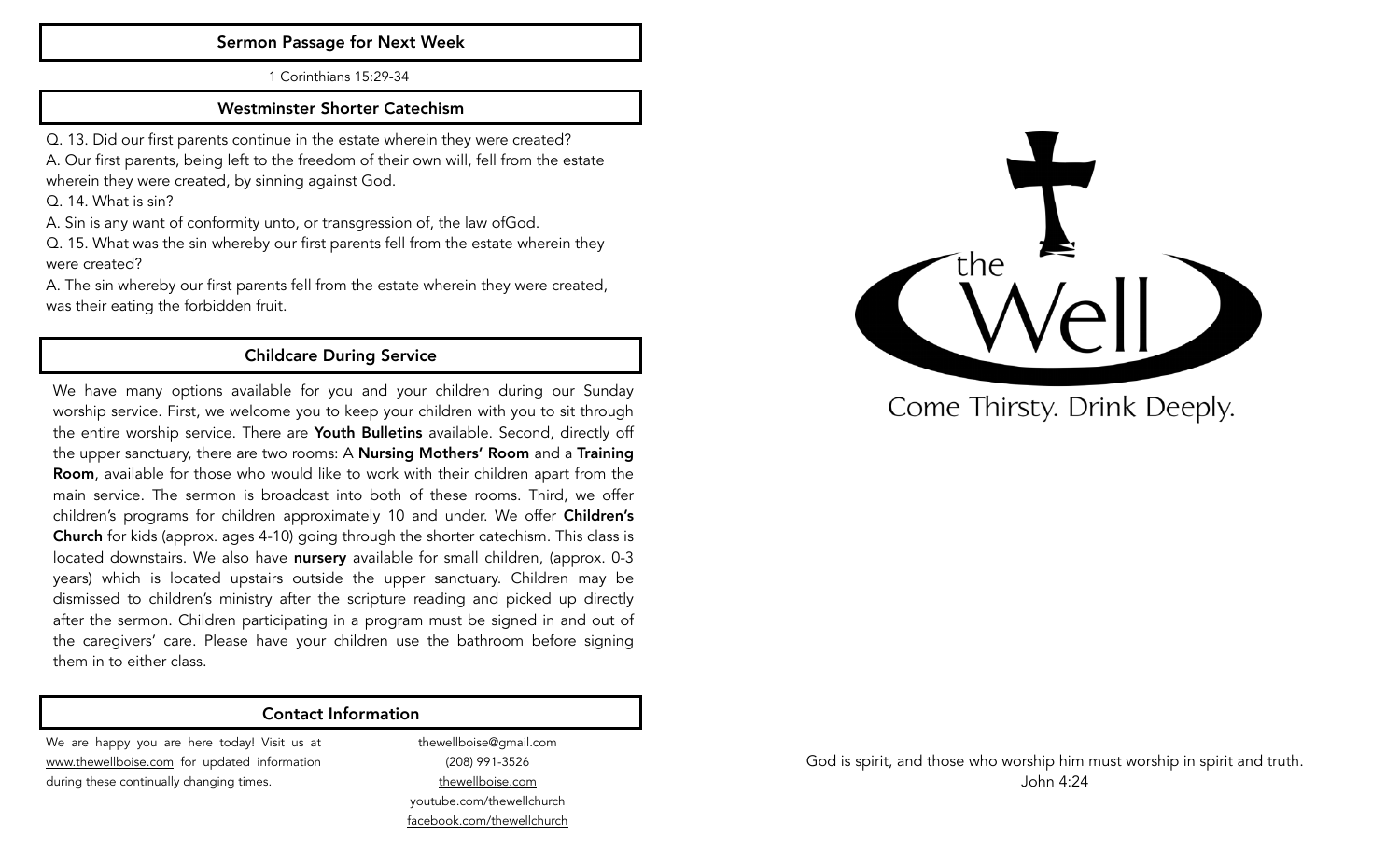# Order of Worship Upcoming Events Sunday, May 15, 2022

Announcements

Westminster Shorter Catechism Questions 13-15

Greeting from the Lord **Revelation 1:4-5a** 

Prayer of Confession

New Testament Reading Matthew 21 (Children's Ministry is available at this time.) Song of Illumination **Christ** Is All Reading of God's Word 1 Corinthians 15:26-28 Sermon *That God May Be All in All* (Children may be picked up at this time.) Song of Response **All Praise to Him** The Bread and the Cup

Preaching - Josh Bales **Leading Service - Josh Bales** 

Prelude O Church of Christ Invincible

Call to Worship **Psalm 145:10-21** 

Songs of Praise **All Creatures of Our God and King** Psalm 150 (Praise the LORD)

Songs of Assurance **O My Soul Arise** Yet Not I, But Christ In Me

Prayer and Offering Mark 12:41-44 Song of Commission Commission Commission Commission Commission Commission Commission Commission Commission Comm Blessing from the Lord Numbers 6:24-25

This Week

Sunday, May 15th Membership Class (9am),

Tuesday, May 17th Elder Meeting (6pm) Friday, May 20th Prayer Breakfast (6am)

Upcoming Events

Tuesday, May 24th Elder Meeting (6PM) Friday, May 27th Prayer Breakfast (6am)

For Future Planning

Thurs.-Sat., October 27-29 Men's Retreat

Communion Sunday, Worship (10:15), Picnic at the Park - Song Sing Service (12:30) Spanish Service (2pm), No Evening Service Wednesday, May 18th Wednesday Night Fellowship (6:30pm) Saturday, May 21st Financial Peace University (4pm)

Sunday, May 22nd Worship (10:15), Spanish Service (2pm), Evening Service & Fellowship (6pm) Wednesday, May 25th Wednesday Night Fellowship (6:30pm) Thursday, May 26th Deacon Meeting (6pm) Saturday, May 28th Downtown Evangelism (noon) Financial Peace (4pm) Sunday, May 29th Membership Class (9am), Worship (10:15),

Spanish Service (2pm), Evening Service & Fellowship (6pm) Wednesday, June 1st Youth Ministry (6pm) Summer Kick-off Friday, June 3rd Prayer Breakfast (6am) Saturday, June 4th Financial Peace University (4pm)

Tuesday, June 7th Elder Training begins (7pm) Saturday, June 18th RYS Yard Sale and Pancake Breakfast Mon-Fri, July 18-22 Reformed Youth Services Convention Mon-Thurs., August 15-18 Church Camping Trip @Silvercreek Plunge Fri.-Sat., October 21-22 Reformation Boise Conference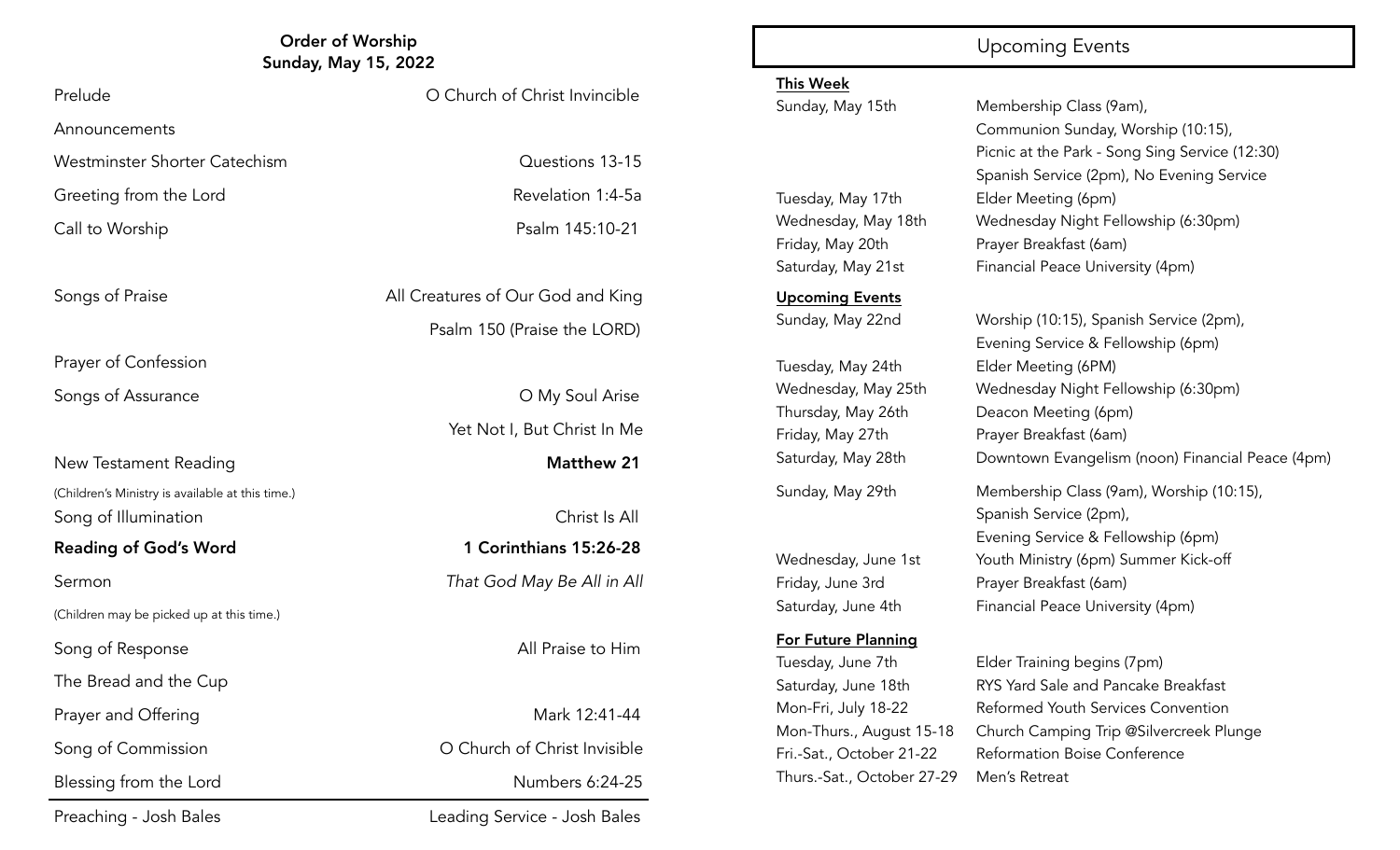#### **Ministries**

~Sunday School ~ Currently on break.

~Membership Class ~ Sunday mornings at 9am. Today was the final class of this session. The next session will begin July 3rd. This nine week class covers what The Well believes and is a requirement to become a member.

~ Spanish Ministry ~ Join us at 2pm each Sunday for our Spanish service. Contact Pastor Abi for more information.

~Sunday Evening Service ~ We gather for evening worship and prayer at 6pm, followed by a fellowship potluck. (No evening service on Picnic at the Park Sundays)

~Worldview Wednesdays ~ Completed for this school year. Planning is just beginning for the 22/23 school year. Contact Kim Burton if you are interested in teaching or for more information.

~Wednesday Night Fellowship ~ Join us each Wednesday evening for our mid-week studies. We gather together to sing and then break into smaller settings (nursery through high school, men and women) to study God's word. The last Wednesday night of each month is a fellowship and game night. We will not meet in June & July.

~Men's Ministry ~ Meets on Wednesday evenings during Wednesday Night Fellowship.

~Women's Ministry ~ Meets on Wednesday evenings during Wednesday Night Fellowship.

~Youth Ministry ~ Meets on Wednesday evenings during Wednesday Night Fellowship.

~Weekly Prayer Breakfast ~ Meet with us each Friday morning at 6am for breakfast and a time of prayer. Even if you can't make it to the church on Friday mornings, we invite you to set your alarms and spend a purposeful time communing with our Father!

~Downtown Evangelism ~ Join us as we go into our community and share the Good News! Meet at the church at 6pm for prayer and go out from there. (Watch the calendar for dates, as we aim to be at some of our local community events.) Contact Mike Lewis for more information.

 $\sim$  Food Pantry  $\sim$  We have a blue bin located in the foyer where you can donate canned goods. (Please nothing perishable.) The deacons will distribute food on an as needed basis. Please contact any of our deacons if you are in need.

~ Clothing Closet ~ We have a children's clothing closet downstairs. We hold a clothing swap twice a year, but if you have needs in between, contact Crystal Schindele. Our next swap will be in the fall.

Email List ~ Join our email list for announcements and updates. This is our main way of communicating upcoming events, prayer requests and any scheduling changes. Send an email to [thewellboise@gmail.com](mailto:thewellboise@gmail.com)

# All Creatures Of Our God and King

All creatures of our God and King Lift up your voice and with us sing O praise Him! Alleluia! Thou, burning sun with golden beam Thou, silver moon with softer gleam O praise Him! O praise Him! Alleluia! Alleluia! Alleluia!

Let all things their Creator bless And worship Him in humbleness O praise Him! Alleluia! Praise, praise the Father, praise the Son And praise the Spirit, Three-in-One O praise Him! O praise Him! Alleluia! Alleluia! Alleluia!

All the redeemed washed by His blood Come and rejoice in His great love O praise Him! Alleluia! Christ has defeated every sin Cast all your burdens now on Him O praise Him! O praise Him! Alleluia! Alleluia! Alleluia!

He shall return in pow'r to reign Heaven and earth will join to say O praise Him! Alleluia! Then who shall fall on bended knee? All creatures of our God and King O praise Him! O praise Him! Alleluia! Alleluia! Alleluia!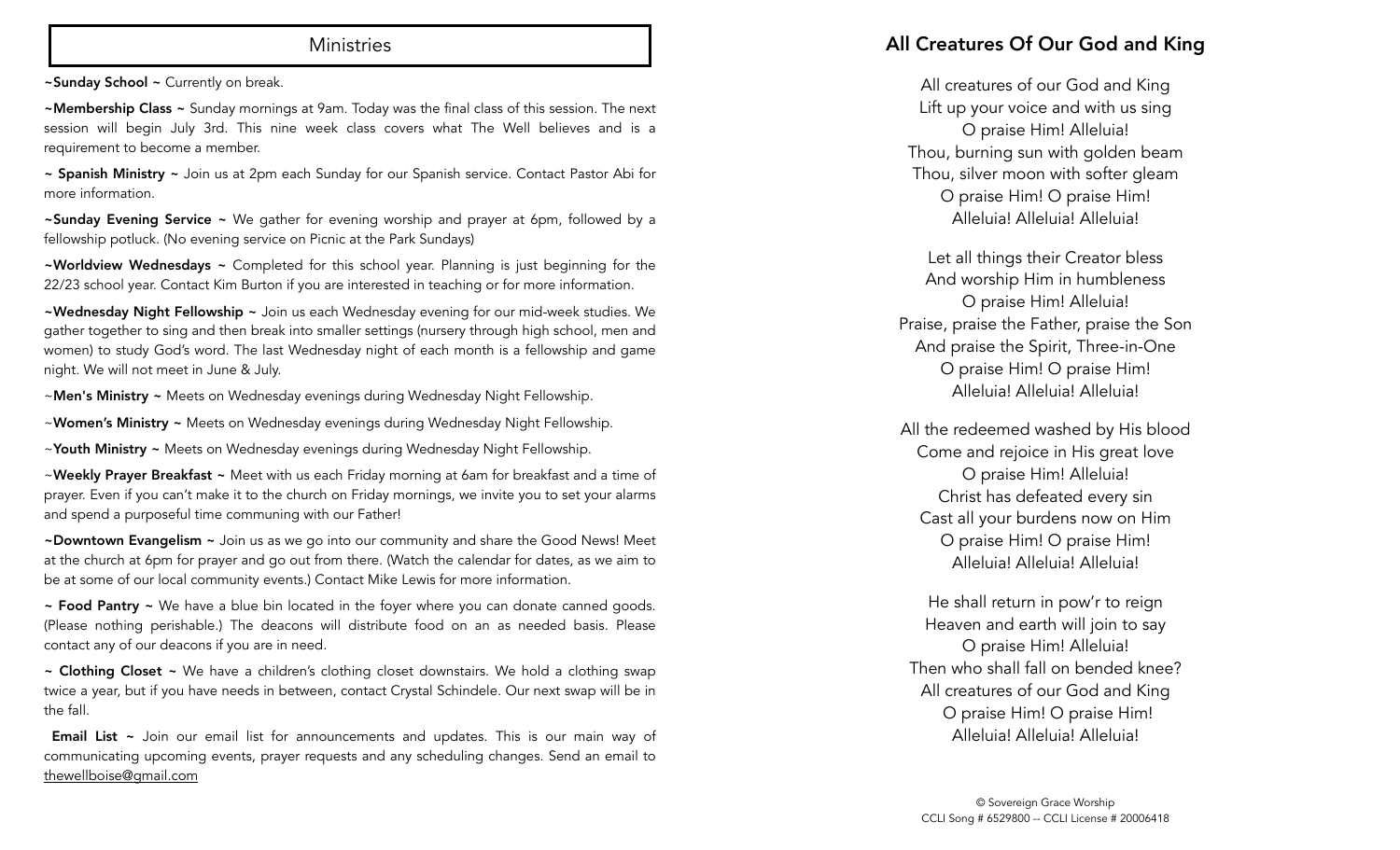# Psalm 150 (Praise The LORD)

You made the starry hosts, You traced the mountain peaks You paint the evening sky with wonders The earth, it is Your throne from desert to the sea, All nature testifies Your splendor

# ~Chorus~

Praise the LORD, Praise the LORD, sing His greatness, all creation Praise the LORD, raise your voice, you heights and all you depths From furthest east to west, let everything that has breath, praise the LORD

> You reached into the dust, in love, Your Spirit breathed You formed us in Your very likeness To know Your wondrous works, to tell Your mighty deeds, To join the everlasting chorus

Let symphonies resound, let drums and choirs ring out All heaven hear the sound of worship Let every nation bring its honors to the King, a roar of harmonies eternal

Praise the LORD, praise the LORD sing His greatness all creation Praise the LORD, raise your voice, you heights and all you depths From furthest east to west, you distant burning stars All creatures near and far, from sky to sea to shore

Sing out forevermore, let everything that has breath, praise the LORD

# 1. God invites us out of the world and into His presence.

- He greets us (e.g. Rom. 1:7-8; 1 Cor. 1:3; Gal. 1:3)
- He calls us to worship (e.g. Ps. 95:1-3; Matt. 11:28; Is. 55:1-3)

# 2. We respond to His invitation

- With prayer (e.g. Neh. 9:6-8)
- With song (e.g. Ps. 100:4)
- With confession of sins and assurance of pardon (1 Jn. 1:9) With a song/prayer of illumination (Ps. 119:18; cf. Eph. 1:17-19)

# 3. God instructs us with His Word

- The reading of the Word (Heb. 4:12; cf. 2 Tim. 3:16-17) The preaching of the Word (2 Tim. 4:1-2)
- 4. We respond to His Word
	- In song (e.g. Ps. 66:5)
	- In offering (Prov. 3:9; 1 Cor. 16:1-2)
	- In supplication (eq. Ps. 50:15)

# 5. God sends us back into the world

 • Song of commission (Matt. 5:13-14) He blesses us (e.g. Num. 6:24-26; 2 Cor. 13:14)

\*Other elements can also be inserted such as baptism and the Lord's Supper (indeed they must be inserted!); the reading of the law, creeds, and catechisms; responsive readings; quiet reflection, et al. The form of worship is not meant to be a rigid formalism that is fixed in cement, but rather a rich and diverse feast of grace in which we regularly experience our conversation with the living God and all the elements of the saving gospel of Jesus Christ.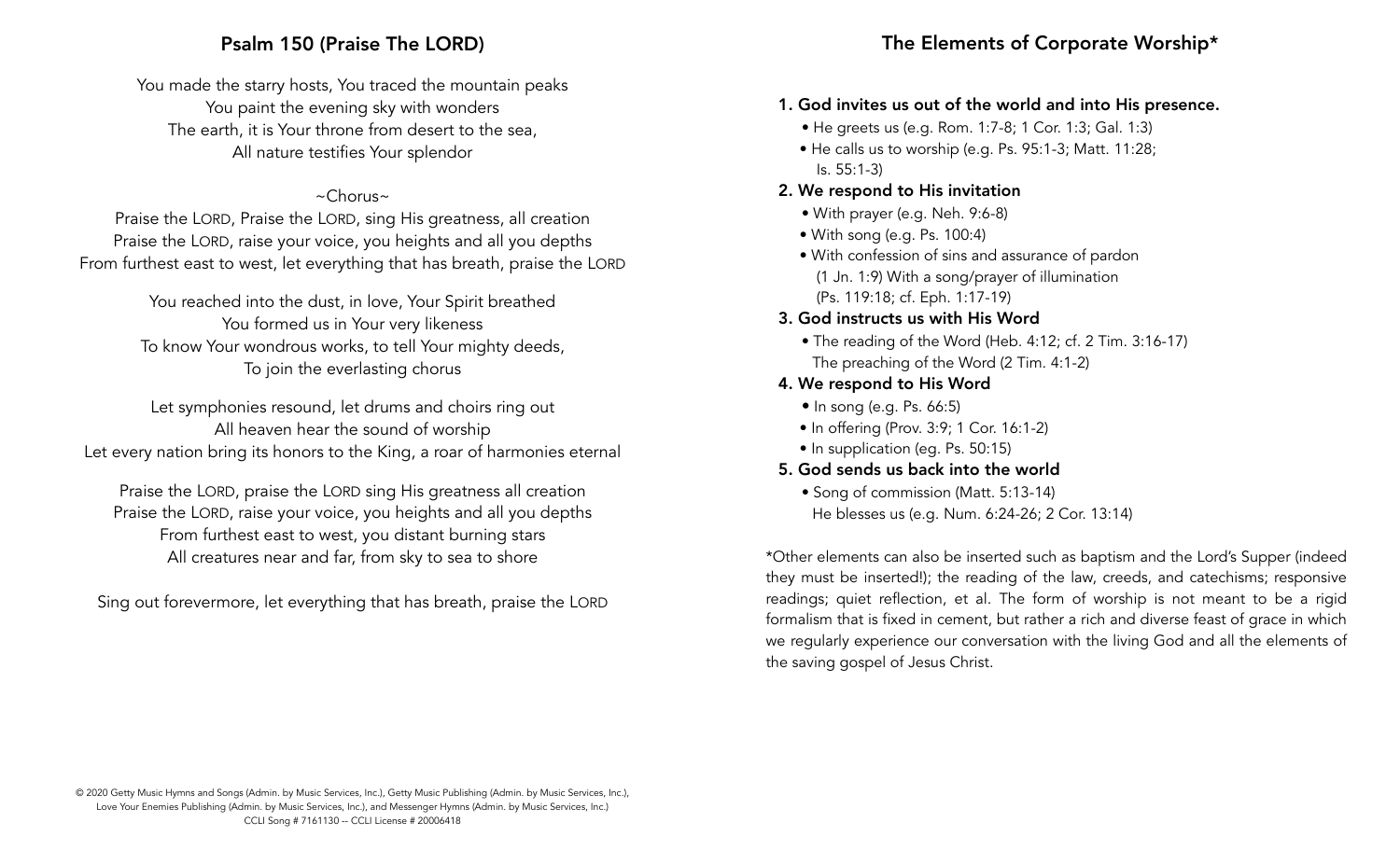#### *A Gospel-Centered Dialog Between God and His People*

There are two vital recoveries to Biblical worship that the Reformers made in the 16th century. First, prior to the Reformation the congregation was largely passive. They had become spectators, mere observers, as Rome's priestly class "performed" worship vicariously for the people. What the Reformers recovered was the dialogical nature of corporate worship. Meaning, that the worship service is meant to be a conversation—a dialog—between God and His people, in which He speaks and we respond. God, by grace, initiates by inviting us into His presence, and we, in gratitude, respond to His loving call. Secondly, the content and structure of the service is meant to tell the story of the gospel of Jesus Christ. Not only is the gospel to be proclaimed in the preaching of the Word, the worship service itself is meant to proclaim the gospel through all the different elements. The gospel is meant to be accessible to the mind — through spoken word —and to the heart —through song, sacrament and supplication. The gospel is meant to be read, preached, prayed, sung and seen. Those two vital recoveries 1) the dialogical nature of worship and 2) the Christ-centered pattern of worship, turn the church's worship service into a rich spiritual banquet in which God nurses us with the grace of the gospel, and in turn we overflow in gratitude, all to the praise of the glory of God.

# O My Soul Arise

Arise, my soul, arise; shake off your guilty fears The bleeding sacrifice on my behalf appears Before the throne my surety stands Before the throne my surety stands My name is written on His hands

He ever lives above for me to intercede His all redeeming love, His precious blood to plead His blood atoned for ev'ry race His blood atoned for ev'ry race And sprinkles now the throne of grace

#### $\sim$  Chorus $\sim$

O my soul, arise; behold the risen Christ Your Great High Priest your spotless sacrifice O my soul, arise; God owns you as His child Shake off your guilty fears my soul, arise

Five bleeding wounds He bears received on Calvary They pour effectual prayers, they strongly plead for me "Forgive him, O forgive," they cry "Forgive him, O forgive," they cry "Don't let that ransomed sinner die!"

#### Chorus

My God is reconciled, His pard'ning voice I hear He owns me as His child, I can no longer fear With confidence I now draw nigh With confidence I now draw nigh And "Father, Abba, Father," cry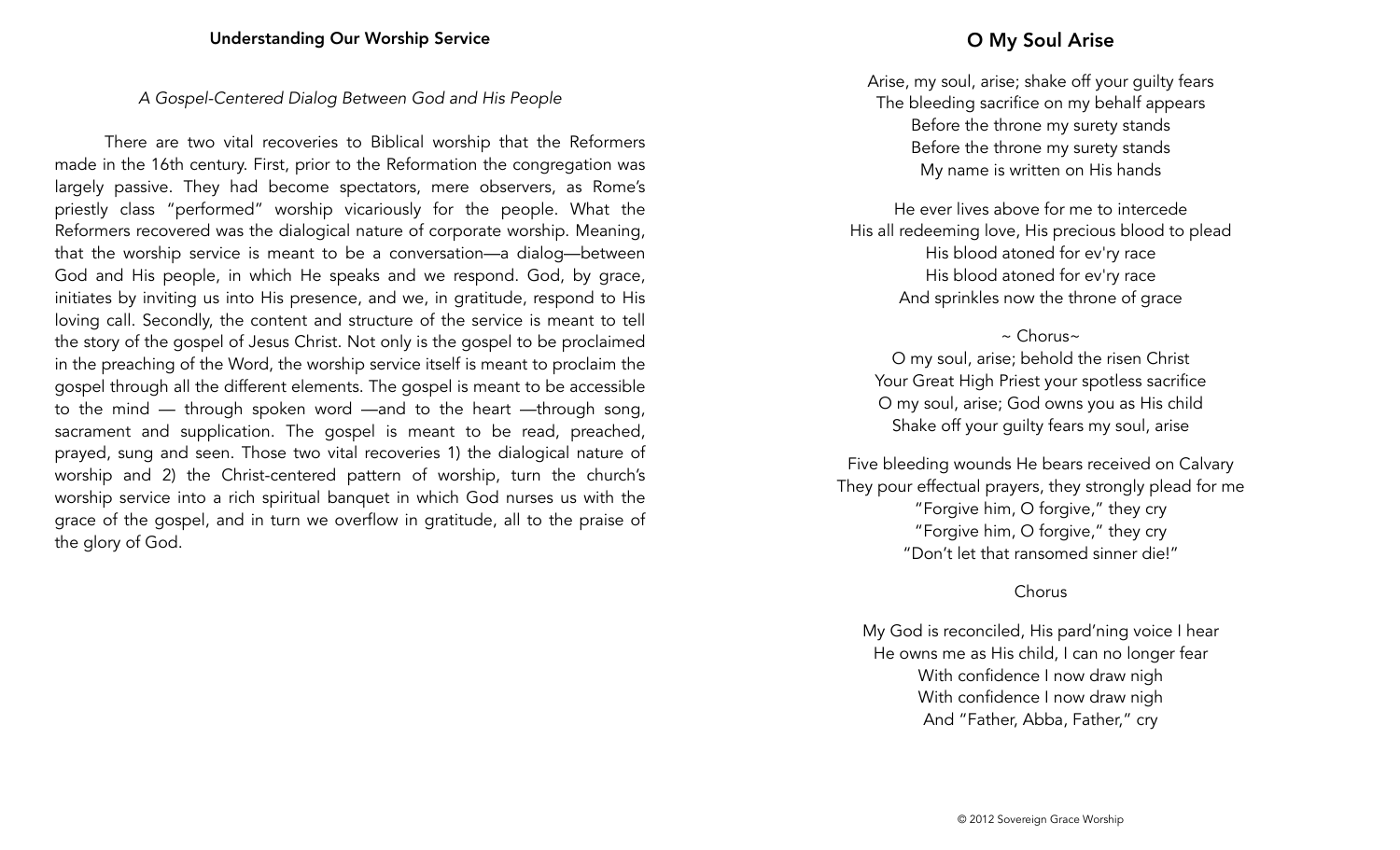# Yet Not I, But Through Christ In Me

What gift of grace is Jesus my redeemer, there is no more for heaven now to give He is my joy, my righteousness, and freedom, My steadfast love, my deep and boundless peace To this I hold, my hope is only Jesus for my life is wholly bound to his Oh how strange and divine, I can sing: all is mine! Yet not I, but through Christ in me

The night is dark but I am not forsaken for by my side, the Savior He will stay I labour on in weakness and rejoicing for in my need, His power is displayed To this I hold, my Shepherd will defend me through the deepest valley He will lead Oh the night has been won, and I shall overcome! Yet not I, but through Christ in me

No fate I dread, I know I am forgiven, the future sure, the price, it has been paid For Jesus bled and suffered for my pardon and He was raised to overthrow the grave To this I hold, my sin has been defeated, Jesus now and ever is my plea Oh the chains are released, I can sing: I am free! Yet not I, but through Christ in me

With every breath I long to follow Jesus for He has said that He will bring me home And day by day I know He will renew me until I stand with joy before the throne To this I hold, my hope is only Jesus, all the glory evermore to Him When the race is complete, still my lips shall repeat: Yet not I, but through Christ in me! To this I hold, my hope is only Jesus, all the glory evermore to Him

> When the race is complete, still my lips shall repeat: Yet not I, but through Christ in me! When the race is complete, still my lips shall repeat: Yet not I, but through Christ in me! Yet not I, but through Christ in me!

# O Church of Christ Invincible

O Church of Christ invincible, The people of the Lord; Empowered by the Spirit's breath, And nourished by His word. His covenant of grace will be Our portion evermore; For he who called us will not change, Our help and our reward

O chosen people called by grace, The sons of Abraham, Who walk by faith in things unseen And on His promise stand,

That every nation of the earth Will hear of boundless love That causes broken hearts to heal And pays our debts with blood.

O Church of Christ in sorrow now, Where evil lies in wait, When trials and persecutions come This light will never fade. For though the hordes of hell may rage, Their pow'r will not endure; Our times are in the Father's hand, Our anchor is secure.

O Church of Christ upon that day, When all are gathered in, When every tear is wiped away With every trace of sin; Where justice, truth and beauty shine, And death has passed away; Where God and man will dwell as one, For all eternity!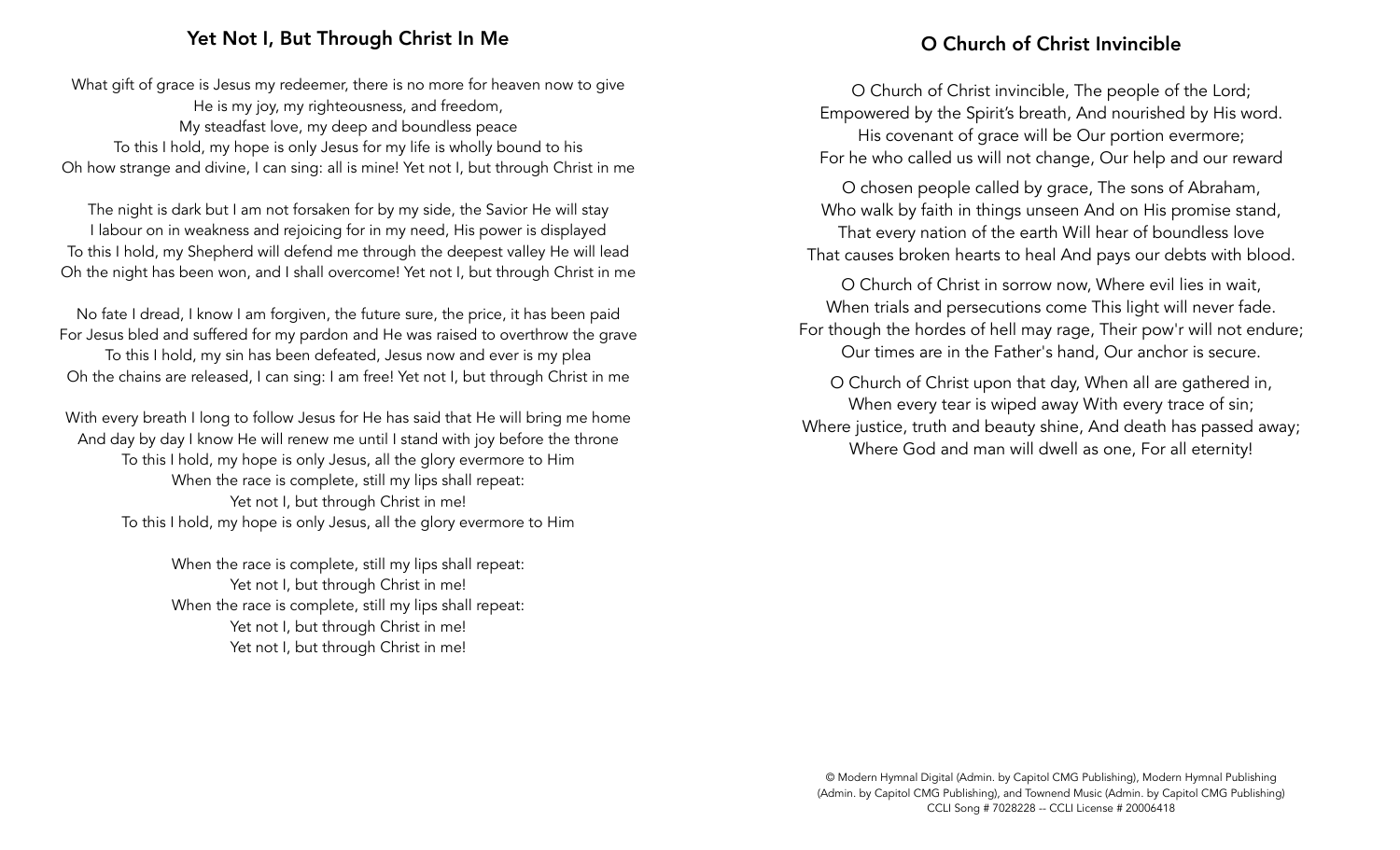# All Praise To Him

All praise to Him, the God of light Who formed the mountains by His might All praise to Him Who names the stars That sing His fame in skies afar All praise to Him Who reigns in love Who guides the galaxies above Yet bends to hear our every prayer With sovereign pow'r and tender care

All praise to Him whose love is seen In Christ the Son, the Servant King Who left behind His glorious throne To pay the ransom for His own All praise to Him Who humbly came To bear our sorrow, sin, and shame Who lived to die, Who died to rise The all-sufficient sacrifice

All praise to Him whose pow'r imparts The love of God within our hearts The Spirit of all truth and peace The fount of joy and holiness To Father, Son, and Spirit now Our souls we lift, our wills we bow To You, the triune God, we raise With loving hearts our song of praise

# Christ is All

I've found a treasure that can't be taken Found a well that won't run dry O worldly pleasure be now forsaken Behold what love what life is mine

Could endless striving now make me righteous Could all my works now grant me hope Oh hallelujah, the blood of Jesus My only plea, my only boast

> $\sim$  Chorus  $\sim$ Christ is all, Christ is all And my song will ever be Christ is all, All in all And my song will ever be Christ is all

And in the trial when storms are raging Though tears may fall my soul will rise For there's a peace that is mine unchanging There is a joy that never dies

When life is passing and strength is fading I'll see the One that I adore Let this world vanish, oh give me Jesus My great desire, my true reward